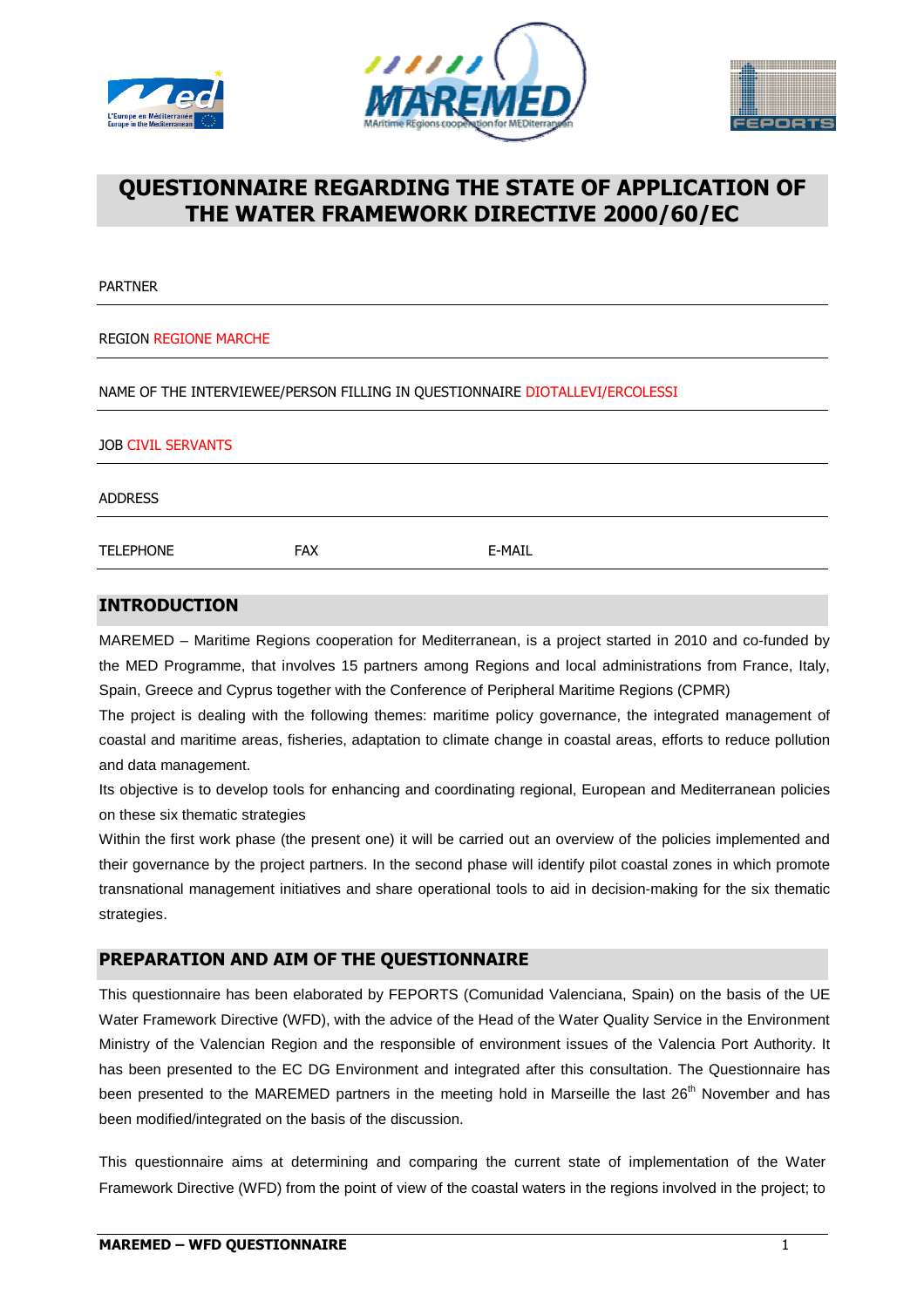





gain an outline of the problems and obstacles hindering implementation; and to identify the parties involved and the bodies which are responsible for ensuring compliance with the WFD in each region. Also its intended to identify best practices and areas for improvement and to create synergies between the different regions involved which can help to overcome the obstacles encountered. Finally, a further goal is to be able to make recommendations and guidelines which will help to improve the level of implementation and compliance with the WFD and thereby meet the deadlines and objectives previously set. r improvement and to create synergies between the different regions<br>the obstacles encountered. Finally, a further goal is to be able to make<br>ch will help to improve the level of implementation and compliance with<br>nes and o

The Questionnaire will contribute to create an informative framework useful for decision makers at regional, national and European level. Partners and voluntary regions are kindly asked to fill-in the questionnaire and send back it to FEPORTS before February the 28th in your language and before the March the 11th in English

The WFD creates a legal framework to protect and restore clean water across Europe and ensure its longterm, sustainable use (its official title is Directive 2000/60/EC of the European Parliament and of the Council of 23 October 2000 establishing a framework for Community action in the field of water policy.)

The Directive establishes an innovative approach for water management based on river basins, the natural geographical and hydrological units, and sets specific deadlines for Member States to achieve ambitious environmental objectives to protect aquatic ecosystems. The Directive addresses inland surface waters, transitional waters, coastal waters and groundwater, and it establishes innovative principles for water management, including public participation in planning and economic approaches, including the recovery of the cost of water supply services. systems. The Directive addresses inland surface waters,<br>water, and it establishes innovative principles for water<br>ning and economic approaches, including the recovery of the

Annex V of the Directive lists the quality indicator to be measured to determine ecological status. It also sets out a five-step classification of surface water bodies and calls for joint work on intercalibration.

Please, justify your answers and attach references to documents or Internet links if appropriate. Use the space you need but keeping in mind to be precise and clear in the explanations. You can modify/adapt the questionnaire to the context of your region if necessary and by consulting previously the coordinators of the WFD MAREMED working group:

- David Incertis: **dincertis@feports-cv.org**
- Ana Subirats: <u>asubirats@feports-cv.org</u>

# **PART 1: GOVERNANCE**

Please, address to the document "Diagnostic of Governance of Maritime Policies" in order to answer to questions relating to Governance of the WFD .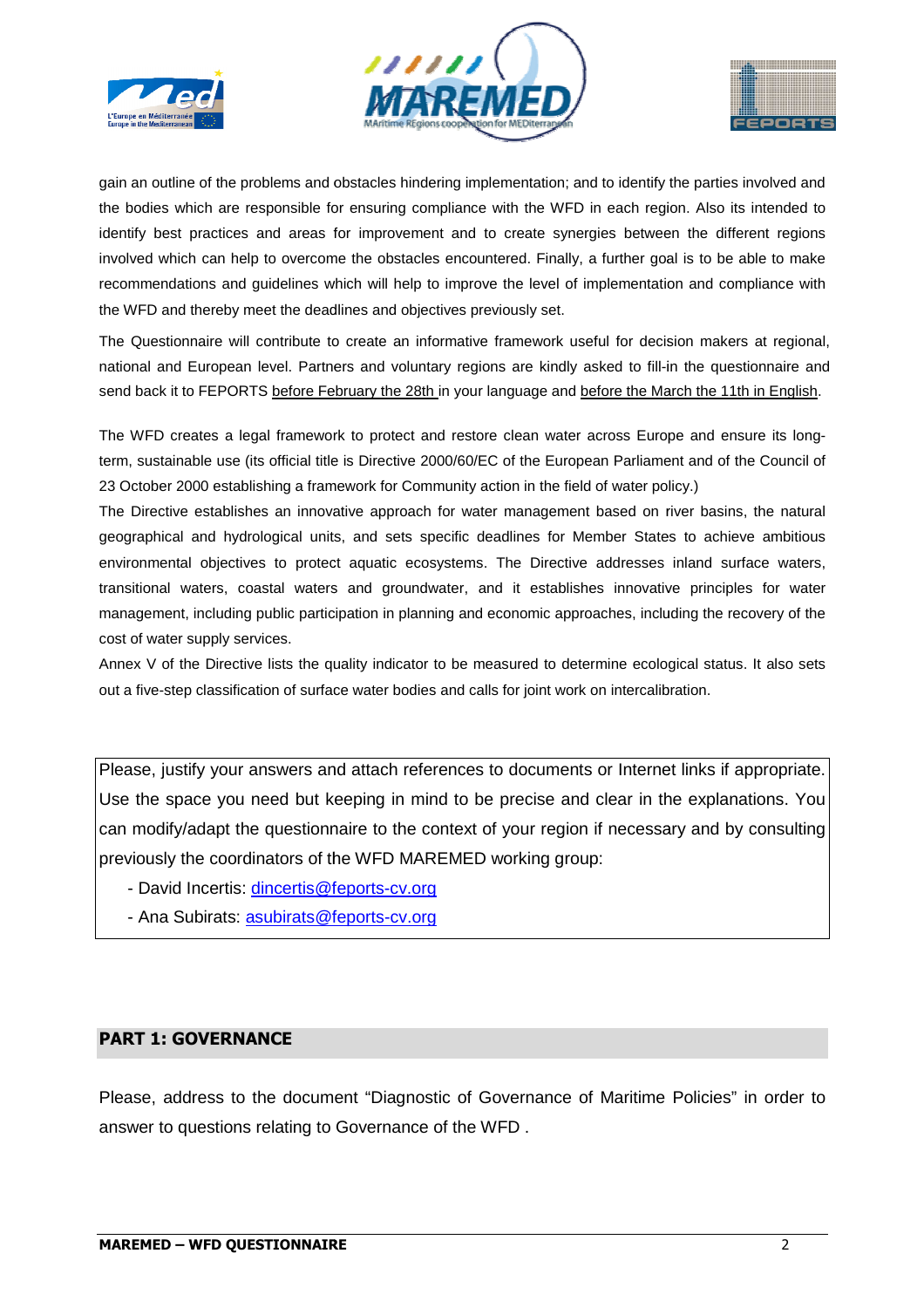





# **PART 2: OPERATIONS**

- **1** Have frameworks been developed for water planning been drawn up in your river basin district? Are there river basin management plans? YES
- **2** Has there been any kind of initial survey with regard to water planning in your river basin district? What framework or tool has been used for this? YES, superficial and underground
- **3** What is the current status of the planning process in your region? Has it finished? YES (PTA- Piano di Tutela delle acque) and it is reviewed every 6 years.
- **4** Are the WFD implementation deadlines being met? What operational difficulties have been encountered? Partially YES
- **5** Have the river basin district(s) which your region belongs to been the subject of a study regarding the impact of the pressures of human activity on the water in the maritime and port areas? YES
- **6** Does your region have a register of the maritime protected areas? What kind of control is carried out on them? YES
- **7** Does your region differentiate between bodies of coastal water depending on their chemical or ecological state? YES Are the waters in port areas given special consideration? NO
- 8 Has your river basin district taken part in intercalibration<sup>1</sup> exercises for its coastal waters? Does your river basin district belong to a network of intercalibration points? YES, we actively participate to working groups directed by ISPRA to implement intercalibration exercises.
- **9** In your district, has any network been set up to monitor the chemical quality of coastal waters and their ecological potential? If so, specify its structure. YES ARPAM (Agenzia regionale per la protezione ambientale delle Marche)

What parameters are considered by the monitoring networks? How often does monitoring take place? The national legislation (DM n. 260 del 8 /11/2010 and Dlgl 152/2006) have fixed the In your district, has any network been set up to monitor the chemical quality of coastal v<br>their ecological potential? If so, specify its structure. YES ARPAM (Agenzia regiona<br>protezione ambientale delle Marche)<br>What param

**10 -** Are the following issues monitored in coastal and port waters in the geographical district in which your region is located?

(next page)

l

 $1$  For the purpose of the project, only the geographical intercalibration group in the Mediterranean will be taken into account.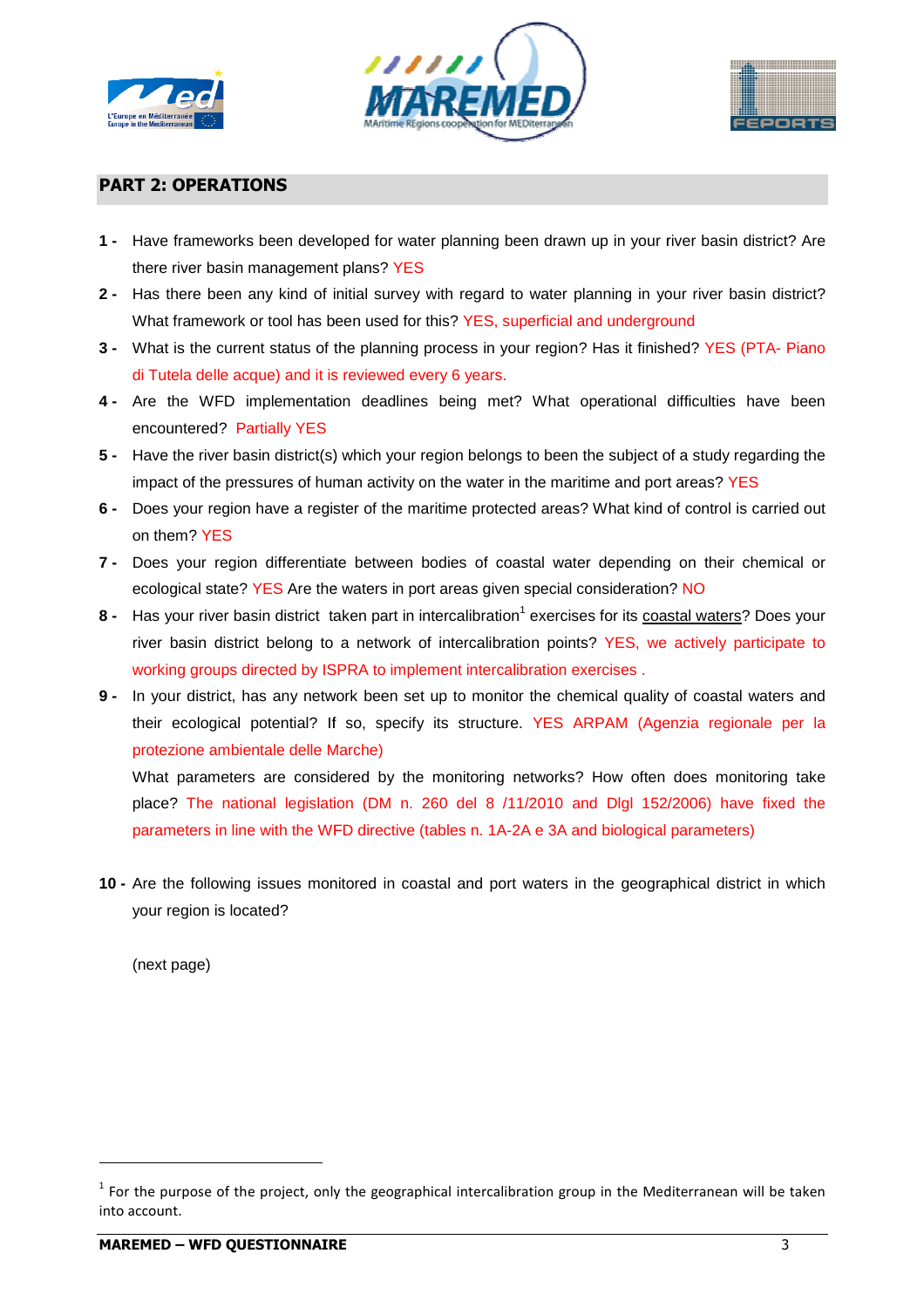





| a) State of biodiversity                                                | X Yes<br>□ Yes, partially<br>$\Box$ No<br>If so, what kind of monitoring:                 |  |
|-------------------------------------------------------------------------|-------------------------------------------------------------------------------------------|--|
| b) Disturbance of marine ecosystems, the presence of<br>foreign species | X Yes<br>□ Yes, partially<br>$\Box$ No<br>If so, what kind of monitoring:                 |  |
| c) The commercially exploited fish and shellfish<br>populations         | $\Box$ Yes<br>$\Box$ Yes, partially<br>X <sub>No</sub><br>If so, what kind of monitoring: |  |
| d) The stability of the sea bed                                         | $\Box$ Yes<br>$\Box$ Yes, partially<br>X <sub>No</sub><br>If so, what kind of monitoring: |  |
| e) Concentration of pollutants in the water                             | X Yes<br>□ Yes, partially<br>$\Box$ No<br>If so, what kind of monitoring:                 |  |
| f) Presence of marine waste                                             | X Yes<br>$\Box$ Yes, partially<br>$\Box$ No<br>If so, what kind of monitoring:            |  |

- **11** In order to comply with the WFD planning, the ecological potential and chemical quality of the waters should be in the process of being classified. Has such classification been carried out for coastal waters, including those in port areas? If not, what is the current status of this classification? Ports waters are classified as no balneability. Regione Marche Agency monitors ports waters only in case of dangerous situations, clams. We are classifing coastal waters for 2012.
- **12** What difficulties have been encountered in your district with regard to the implementation of monitoring networks? Technical, operational, financial…? Financial aspect for monitoring (specialized human resources and high cost for analysis and sampling especially for biological indicators.